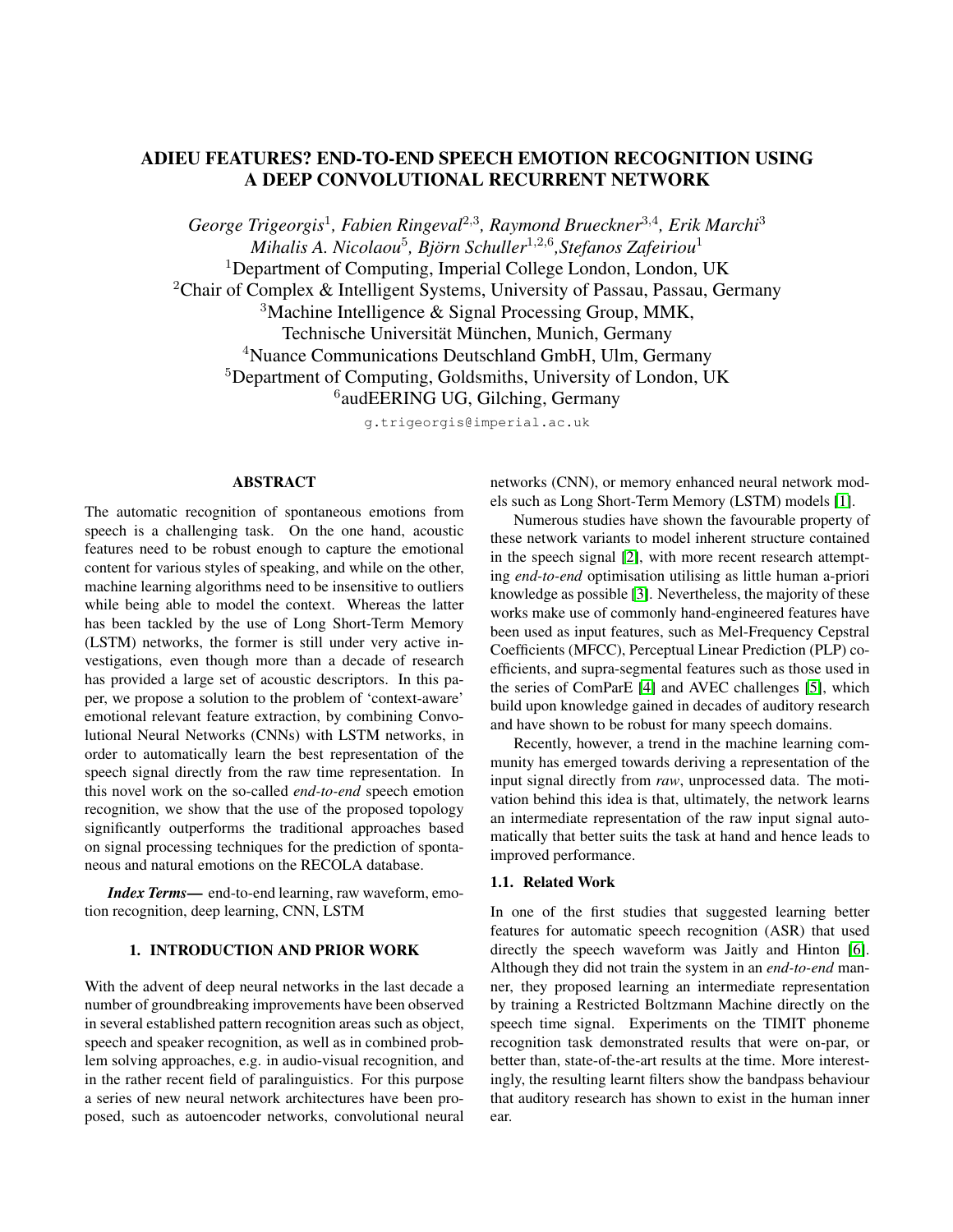Bhargava and Rose [\[7\]](#page-4-6) used stacked bottleneck deep neural networks (DNNs) trained on windowed speech waveforms and obtained results only slight worse than corresponding MFCC on the same architecture. Sainath et al. match the performance of a large-vocabulary speech recognition (LVCSR) system based on log-Mel filterbank energies by using a Convolutional, LSTM-DNN [\[8,](#page-4-7) [9\]](#page-4-8). They observed that a time convolution layer helps in reducing temporal variation, another frequency convolution layer aids in preserving locality and reducing frequency variation, while the the LSTM layers serve for contextual modelling of the speech signal.

Palaz et al. [\[10,](#page-4-9) [11\]](#page-4-10) used CNNs directly trained on the speech signal to estimate phoneme class conditional probabilities and observed that the features learnt between the first two convolution layers tend to model the phone-specific spectral envelope of sub-segmental speech signal, which leads to a more robust performance in noisy conditions. Deep CNN *end-to-end* learning was successfully applied on a music information retrieval task [\[12\]](#page-4-11), and a similar model architecture was recently used for polyphonic music transcription [\[13\]](#page-4-12).

In the field of paralinguistics, several studies have been carried out using CNNs for feature learning, e.g., recently by Milde and Biemann [\[14\]](#page-4-13), and Mao et al. [\[15\]](#page-4-14). However, these works rely on a low-dimensional Mel filterbank feature vector and hence did not do a full *end-to-end* training of their system.

### 1.2. Contribution of this work

In this work we study automatic affect sensing and prediction by training – directly on the underlying audio time signal – an *end-to-end* model that combines CNN and memory enhanced neural networks. To our knowledge this is the first work in literature that applies such a model to an emotion recognition task and our results show that this can successfully outperform state-of-the-art approaches based on designed features. Furthermore, we suggest using explicit maximisation of the *concordance correlation coefficient* ( $ρ<sub>c</sub>$ ) [\[16\]](#page-4-15) in our model and show that this improves performance in terms of emotion prediction compared to optimising the mean square error objective, which is traditionally used. Finally, by further studying the activations of different cells in the recurrent layers, we find the existence of interpretable cells, which are highly correlated with several prosodic and acoustic features that were always assumed to convey affective information in speech, such as the loudness and the fundamental frequency.

### 2. MODEL DESIGN

One of the first steps in a traditional feature extraction process in audio is to use finite impulse response filters which perform time-frequency decomposition to reduce the influence of background noise [\[17\]](#page-4-16). More complicated hand-engineered kernels, such as gammatone filters [\[18\]](#page-4-17), which were formulated by studying the frequency responses of the receptive fields of auditory neurons of grassfrogs, can be used as well.

A key component of our model are the 1-d convolutions that operate on the discrete-time waveform  $h(k)$ .

$$
(f \star h)(t) = \sum_{k=-T}^{T} f(t) \cdot h(t-k)
$$
 (1)

where  $f(x)$  is a kernel function whose parameters are learnt from the data of the task in hand. After the spatial-modelling of the signal which removes background noise and enhances specific parts of the signal for the task in hand, we model the temporal structure of speech by using a recurrent network with LSTM cells. We use LSTM for *(i)* simplicity, and *(ii)* to fairly compare against existing approaches which concentrated in the combination of hand-engineered features and LSTM networks. Finally, both subparts of our model are then trained jointly by backpropagation using the same objective function, cf. [Equation 2.](#page-2-0)

#### 2.1. Topology of the network

In contrast to previous work done in the field of paralinguistics, where acoustic features are first extracted and then passed to a machine learning algorithm, we aim at learning the feature extraction and regression steps in one jointly trained model for predicting the emotion. Our convolutional reccurrent model is depicted in [Figure 1](#page-2-1) and summarised below.

*Input*. We segment the raw waveform to 6s long sequences after we preprocess the time-sequences to have zero mean and unit variance to account for variations in different levels of loudness between the speakers. At 16 kHz sampling rate, this corresponds to a 96000-dimensional input vector.

*Temporal Convolution.* We use  $F = 40$  space time finite impulse filters with a 5ms window in order to extract finescale spectral information from the high sampling rate signal.

*Pooling across time*. The impulse response of each filter is passed through a half-wave rectifier (analogous to the cochlear transduction step in the human ear) and then downsampled to 8 kHz by pooling each impulse response with a pool size  $= 2$ .

*Temporal Convolution.* We use  $M = 40$  space time finite impulse filters of 500ms window. These are used to extract more long-term characteristics of the speech and the roughness of the speech signal.

*Max pooling across channels*. We perform max-pooling across the channel domain with a pool size of 20. This reduces the dimensionality of the signal while preserving the necessary statistics of the convolved signal.

*Recurrent layers*. We segment the 6 s sequences to 150 smaller sub-sequences to match the granularity of the annotation frequency of 40 ms. We use two bidirectional LSTM layers with 128 cells each [\[19,](#page-4-18) [20\]](#page-4-19), although we get similar performance with the uni-directional approach.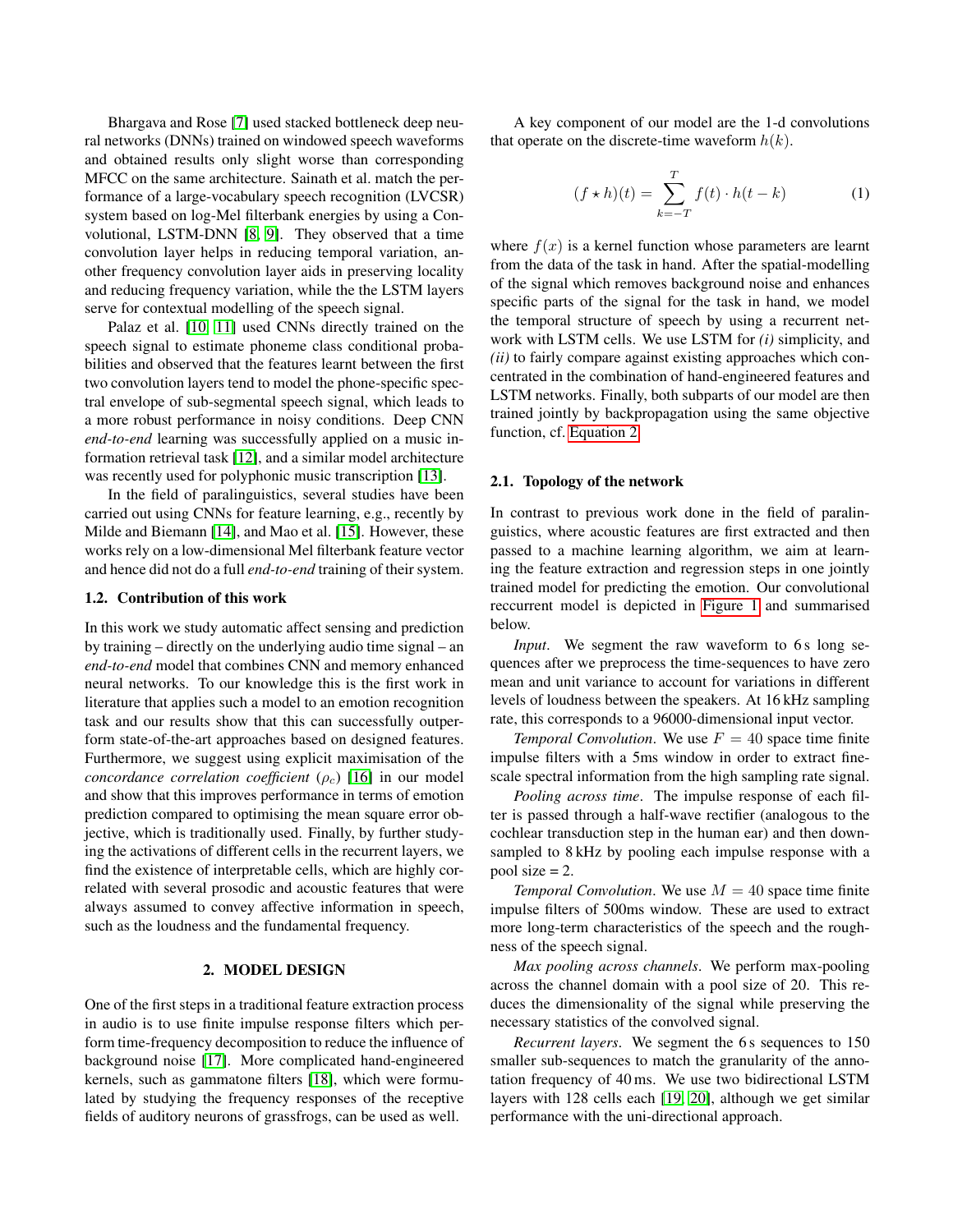

<span id="page-2-1"></span>Fig. 1. Illustration of the proposed convolutional recurrent network topology for emotion prediction from the raw waveform signal. The convolutional layers replace the need for hand-engineering features which were used till now in the paralinguistics community.

#### 2.2. Objective function

To evaluate the agreement level between the predictions of the network and the gold-standard derived from the annotations, the concordance correlation coefficient ( $\rho_c$ ) [\[16\]](#page-4-15) has recently been proposed [\[21,](#page-4-20) [5\]](#page-4-4). Nonetheless, previous work minimised the MSE during the training of the networks, but evaluated the models with respect to  $\rho_c$  [\[21,](#page-4-20) [5\]](#page-4-4). Instead, we propose to include the metric used to evaluate the performance in the objective function  $(\mathcal{L}_c)$  used to train the networks. Since the objective function is a cost function, we define  $\mathcal{L}_c$  as follow:

$$
\mathcal{L}_c = 1 - \rho_c = 1 - \frac{2\sigma_{xy}^2}{\sigma_x^2 + \sigma_y^2 + (\mu_x - \mu_y)^2}
$$

$$
= 1 - 2\sigma_{xy}^2 \psi^{-1}
$$
(2)

where  $\psi = \sigma_x^2 + \sigma_y^2 + (\mu_x - \mu_y)^2$  and  $\mu_x = \mathbb{E}(\mathbf{x}),$  $\mu_y = \mathbb{E}(\mathbf{y}), \sigma_x^2 = \text{var}(\mathbf{x}), \sigma_y^2 = \text{var}(y)$  and  $\sigma_{xy}^2 = \text{cov}(\mathbf{x}, \mathbf{y})$ Thus, to minimise  $\mathcal{L}_c$  (or maximise  $\rho_c$ ), we backpropagate the gradient of the last layer weights with respect to  $\mathcal{L}_{c}$ ,

$$
\frac{\partial \mathcal{L}_c}{\partial \mathbf{x}} \propto 2 \frac{\sigma_{xy}^2 (\mathbf{x} - \mu_y)}{\psi^2} + \frac{\mu_y - \mathbf{y}}{\psi},\tag{3}
$$

where all vector operations are done element-wise.

#### 3. EXPERIMENTS AND DATA SET

Time-continuous prediction of spontaneous and natural emotions (arousal and valence) is investigated on speech data by using the RECOLA database [\[22\]](#page-4-21); the full dataset is used for the purpose of this study, which corresponds to speech recordings from 46 French-speaking participants with 5 minutes for each. The dataset is split equally in three partitions – train (16 subjects), validation (15 subjects) and test (15 subjects) – by stratifying (i.e., balancing) the gender and the age of the speakers. The same procedure as the one used in the latest edition of the Audio-Visual Emotion Recognition Challenge  $(AV<sup>+</sup>EC 2015)$  [\[5\]](#page-4-4) is used to extract acoustic features

from the speech recordings: the extended Geneva minimalistic acoustic feature set (eGeMAPS) [\[23\]](#page-4-22) is applied at a rate of 40 ms using overlapping windows of 3 s length. Because the complexity of this feature set is quite low, and could thus make the comparison unfair with the CNN approach, we also extracted the low-level descriptors (LLDs) that are used in the series of computational paralinguistic challenges (Com-ParE) [\[4\]](#page-4-3). We then applied functionals (max, min, range, mean, and standard-deviation) [\[21\]](#page-4-20) with the same rate and window length as used for eGeMAPS, on those LLDs.

<span id="page-2-0"></span>As a first baseline machine learning algorithm, we used Support Vector Regression models with a linear kernel – polynomial and RBF kernels provided lower performance, using the libsvm library. The complexity parameter is optimised with a logarithmic grid in the range  $[10^{-6} - 10^{0}]$ . As a second baseline algorithm, we utilised a BLSTM-DRNNs with the architecture preserved from [\[5,](#page-4-4) [21\]](#page-4-20), i.e., we used three hidden layers with 64 units for each layer. Input noise with  $\sigma = 0.1$ is added and early stopping is also used to prevent overfitting. Stochastic gradient descent with a batch size of 5 sequences is used in all experiments. The learning rate of the network is optimised on the validation set for each emotional dimension (arousal, valence) and objective function (MSE,  $\rho_c$ ), using the  $\rho_c$  as evaluation performance, which is computed on the goldstandard and prediction values concatenated over all recordings, in accordance with the approach defined in the  $AV<sup>+</sup>EC$ challenge [\[5\]](#page-4-4).

For training our proposed model, we utilised stochastic optimisation, with a mini-batch of 50 samples, Adam opti-misation method [\[24\]](#page-4-23), and a fixed learning rate of  $2 \cdot 10^{-3}$ throughout all experiments. Also, for regularisation of the network, we used dropout [\[25\]](#page-4-24) with  $p = 0.5$  for all layers except the recurrent ones. This step is important as our models have a large amount of parameters ( $\approx 1.5M$ ) and not regularising the network makes it prone on overfitting on the training data.

Finally, for all investigated methods, a chain of postprocessing is applied to the predictions obtained on the devel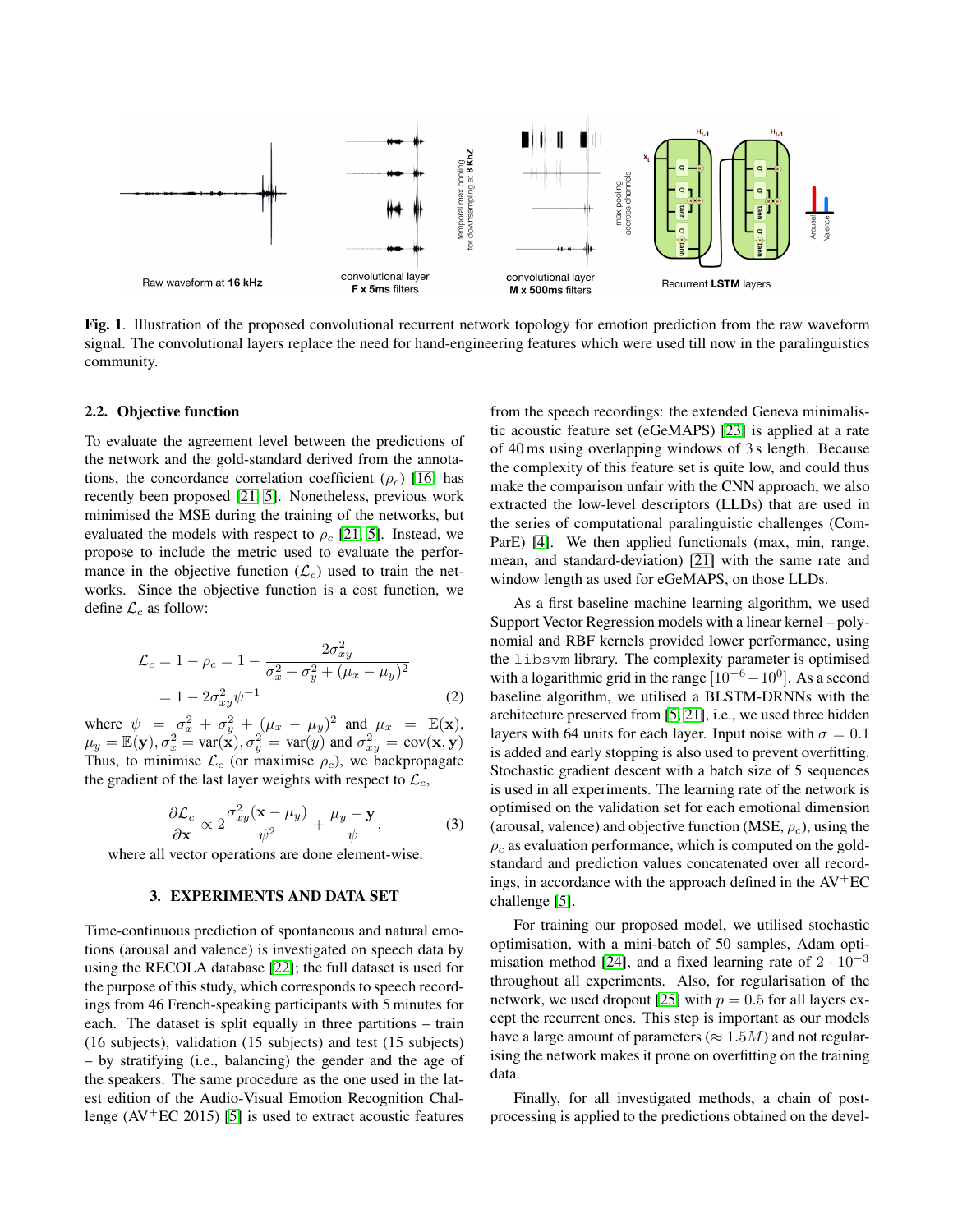opment set: *(i)* median filtering (with size of window ranging from  $0.4$  s to  $20$  s) [\[5\]](#page-4-4), *(ii)* centring (by computing the bias between gold-standard and prediction) [\[26\]](#page-4-25), *(iii)* scaling (using the ratio of standard-deviation of gold-standard and prediction as scaling factor) [\[26\]](#page-4-25) and *(iv)* time-shifting (by shifting the prediction forward in time with values ranging from 0.04 s to 10 s), to compensate for delays in the ratings [\[27\]](#page-4-26). Any of these post-processing steps is kept when an improvement is observed on the  $\rho_c$  of the validation set, and applied then with the same configuration on the test partition.

Results obtained for each method are shown in [Table 1.](#page-3-0) In all of the experiments, our model outperforms the designed features in terms of  $\rho_c$ . One may note, however, that the eGEMAPS feature set provides close performance on valence, which is much more difficult to predict from speech compared to arousal. Furthermore, we show that by incorporating  $\rho_c$  directly in the optimisation function of all networks allows us to optimise the models on the metric  $(\rho_c)$  on which we evaluate the models. This provides us with *i)* a more elegant way to optimise models, and *ii)* gives consistently better results across all test-runs as seen in [Table 1.](#page-3-0)

| Predictor                                                            | Features                                               | Arousal                                                            | Valence                                                            |
|----------------------------------------------------------------------|--------------------------------------------------------|--------------------------------------------------------------------|--------------------------------------------------------------------|
| a. Mean squared error objective                                      |                                                        |                                                                    |                                                                    |
| <b>SVR</b><br><b>SVR</b><br><b>BLSTM</b><br><b>BLSTM</b><br>Proposed | eGeMAPS<br>ComParE<br>eGeMAPS<br>ComParE<br>raw signal | .318(.489)<br>.366(.491)<br>.300(.404)<br>.132(.221)<br>.684(.728) | .169(.210)<br>.180(.178)<br>.192(.187)<br>.117(.152)<br>.249(.312) |
| b. Concordance correlation coefficient objective                     |                                                        |                                                                    |                                                                    |
| <b>BLSTM</b><br><b>BLSTM</b>                                         | eGeMAPS<br>ComParE                                     | .316(.445)<br>.382(.478)                                           | .195(.190)<br>.187(.246)                                           |
| Proposed                                                             | raw signal                                             | .686(.741)                                                         | .261(.325)                                                         |

<span id="page-3-0"></span>**Table 1.** RECOLA dataset results (in terms of  $\rho_c$ ) for prediction of arousal and valence. In parenthesis are the performance obtained on the development set. In *a)* we optimised the models wrt. MSE whereas in *b*) wrt.  $\rho_c$ .

# 4. RELATION TO EXISTING ACOUSTIC AND PROSODIC FEATURES

The speech signals convey information about the affective state either explicitly, i.e., by linguistic means, or implicitly, i.e., by acoustic or prosodic cues. It is well accepted amongst the research community that certain acoustic and prosodic features play an important role in recognising the affective state [\[28\]](#page-4-27). Some of these features, such as the mean of the fundamental frequency (F0), mean speech intensity, loudness, as well as pitch range [\[23\]](#page-4-22), should thus be captured by our model.



<span id="page-3-1"></span>Fig. 2. A visualisation of three different gate activations vs. different acoustic and prosodic features that are known to affect arousal for an unseen recording to the network. From top to bottom: range of RMS energy ( $\rho = 0.81$ ), loudness ( $\rho = 0.73$ ), mean of fundamental frequency ( $\rho = 0.72$ )

To gain a better understanding of what our model learns, and how this relates to existing literature, we study the statistics of gate activations in the network applied on an unseen speech recording; a visualisation of the hidden-to-output connections of different cells in the recurrent layers of the network is given in [Figure 2.](#page-3-1) This plot shows that certain cells of the model are very sensitive to different features conveyed in the original speech wave form.

#### 5. CONCLUSIONS

In this paper, we propose a convolutional recurrent model that operates on the raw signal, to perform an *end-to-end* spontaneous emotion prediction task from speech data. Further, we propose the direct optimisation of the concordance correlation coefficient, which is used to evaluate the agreement rate between the predictions and the gold-standard. The proposed method achieves significantly better performance in comparison to traditional designed features on the RECOLA database, thus demonstrating the efficacy of learning features that better suit the task-at-hand. As a final contribution, we study the gate activations of the recurrent layers and find cells that are highly correlated with prosodic features that were always assumed to cause arousal.

#### 6. ACKNOWLEDGEMENTS

George Trigeorgis is a recipient of the fellowship of the Department of Computing, Imperial College London, and this work was partially funded by it. This work was partially supported by the EC's 7th Framework Programme through the ERC Starting Grant No. 338164 (iHEARu), and the EU's Horizon 2020 Programme through the Innovative Action No. 644632 (MixedEmotions), No. 645094 (SEWA) and the Research Innovative Action No. 645378 (ARIA-VALUSPA). We would like to thank the NVIDIA Corporation for donating a Tesla K40 GPU used in this work.